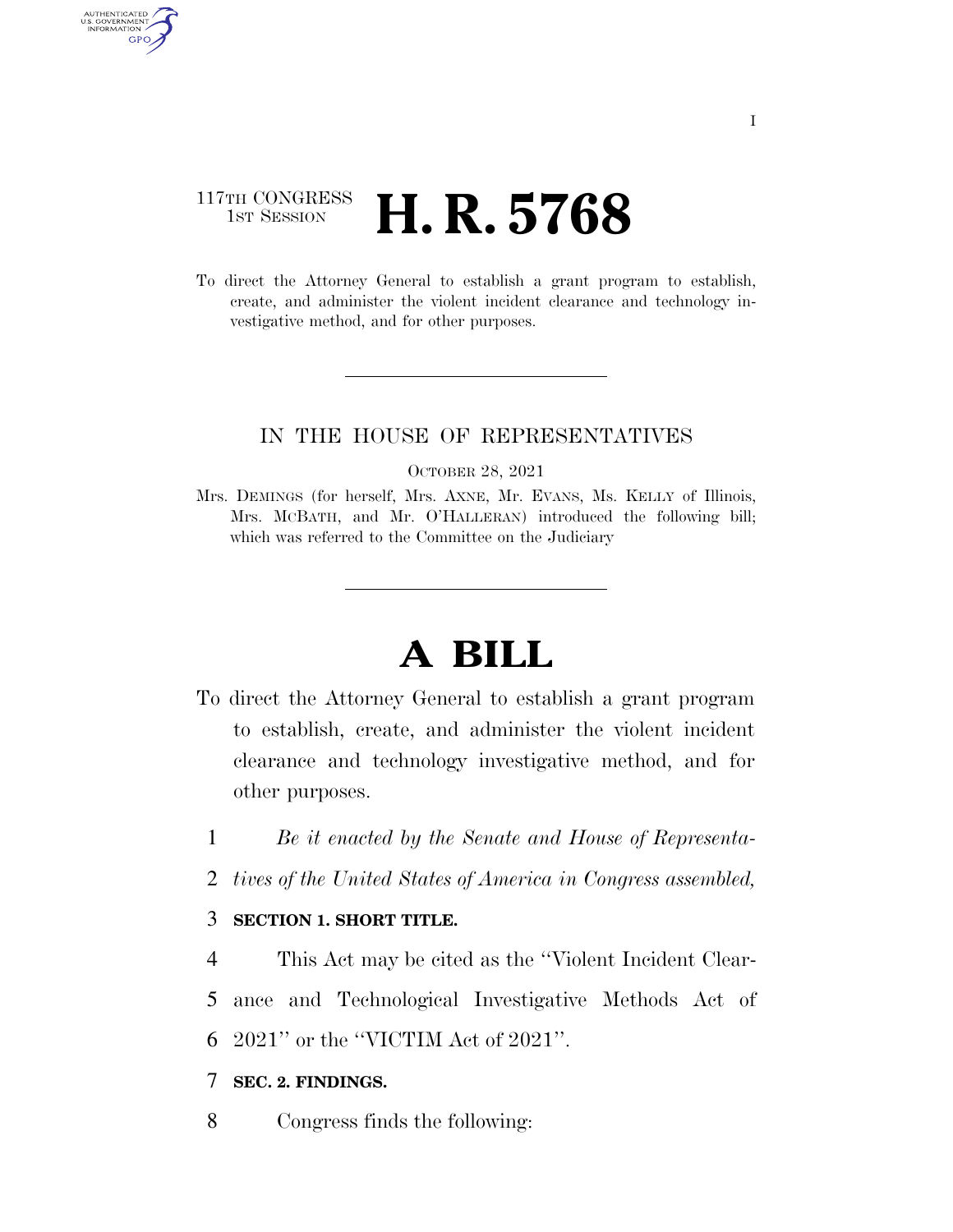| $\mathbf{1}$   | (1) Research indicates that law enforcement            |
|----------------|--------------------------------------------------------|
| $\overline{2}$ | agencies can impact clearance rates by improving in-   |
| 3              | vestigative processes, detective effort, and organiza- |
| $\overline{4}$ | tional oversight and supervision of investigations.    |
| 5              | (2) Law enforcement agencies that demonstrate          |
| 6              | higher rates of clearance for homicides and non-fatal  |
| $\overline{7}$ | shootings—                                             |
| 8              | (A) have more structured oversight and                 |
| 9              | formal interactions between investigative units        |
| 10             | and agency leadership;                                 |
| 11             | (B) are more likely to have investigative              |
| 12             | units that have good relationships with other          |
| 13             | units and that share information well with             |
| 14             | other units;                                           |
| 15             | (C) have investigative units that have spe-            |
| 16             | cific goals and performance metrics for both the       |
| $17\,$         | unit and for investigators within that unit; tend      |
| 18             | to assign most, if not all, serious crimes to an       |
| 19             | investigator, at least for preliminary review;         |
| 20             | (D) have investigators who more frequently             |
| 21             | respond to the initial crime scene shortly after       |
| 22             | crimes have been reported;                             |
| 23             | (E) have investigators who either have (or             |
| 24             | are required to have) specialized experience be-       |
| 25             | fore joining investigative units or are expected       |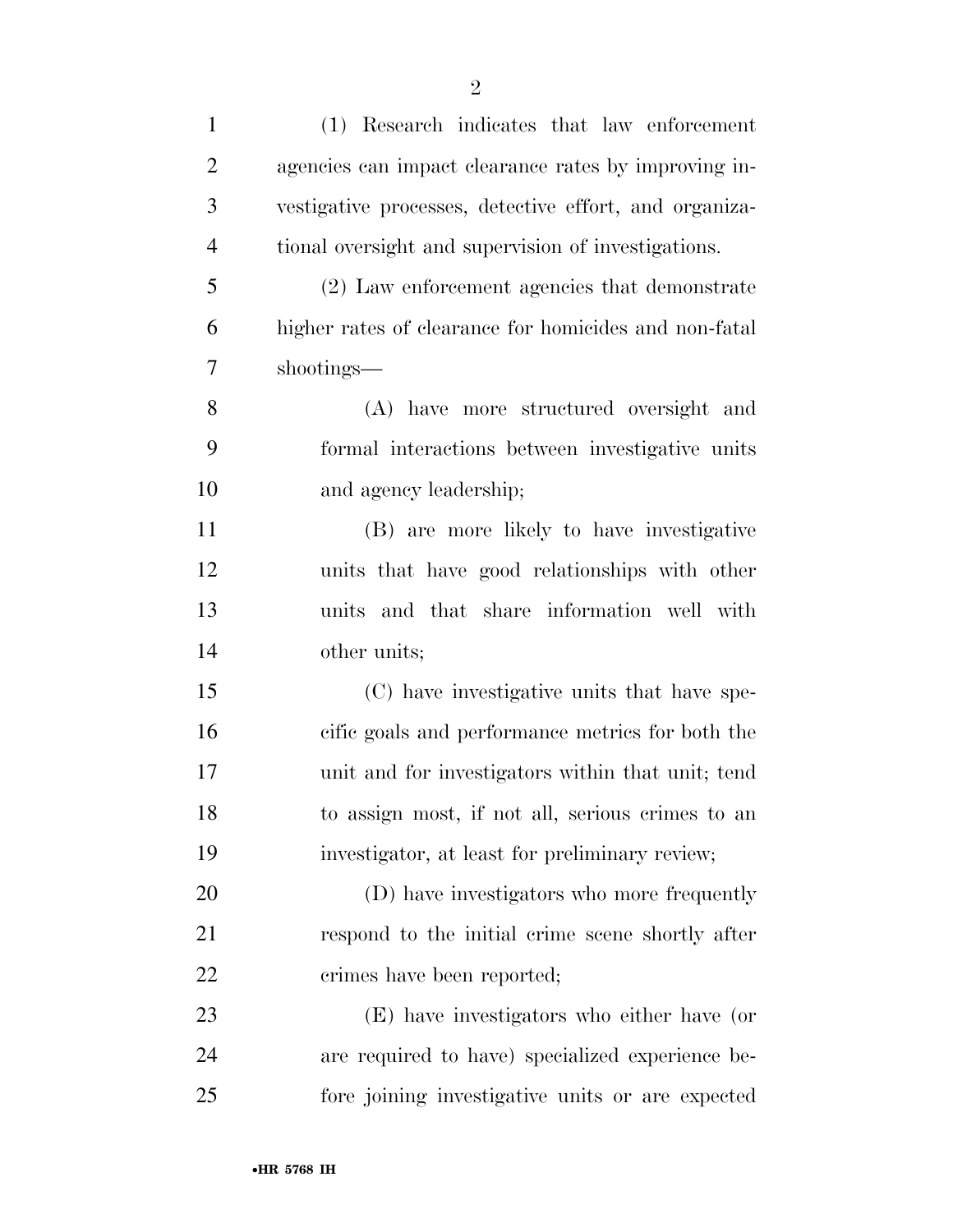| $\mathbf{1}$   | to be trained on specific skills once they join         |
|----------------|---------------------------------------------------------|
| $\overline{2}$ | those units;                                            |
| 3              | (F) often have standard operating proce-                |
| $\overline{4}$ | dures for investigations, where cases are man-          |
| 5              | aged carefully and have requirements for com-           |
| 6              | pletion;                                                |
| 7              | (G) tend to support their investigative                 |
| 8              | units, both in terms of resources, as well as           |
| 9              | symbolically; and                                       |
| 10             | (H) have better relationships with their                |
| 11             | community, even if no specific community-ori-           |
| 12             | ented campaign or initiative exists between in-         |
| 13             | vestigative units and community groups.                 |
| 14             | (3) Criminal justice agencies should collaborate        |
| 15             | among each other and share best practices for solv-     |
| 16             | ing homicides and non-fatal shootings.                  |
| 17             | (4) A comprehensive community engagement                |
| 18             | strategy concerning gun violence is essential to im-    |
| 19             | prove clearance rates for homicides and non-fatal       |
| 20             | shootings.                                              |
| 21             | SEC. 3. GRANT PROGRAM WITH RESPECT TO VIOLENT INCI-     |
| 22             | DENT CLEARANCE AND TECHNOLOGICAL IN-                    |
| 23             | <b>VESTIGATIVE METHODS.</b>                             |
| 24             | (a) IN GENERAL.—Not later than 180 days after the       |
| 25             | date of the enactment of this Act, the Attorney General |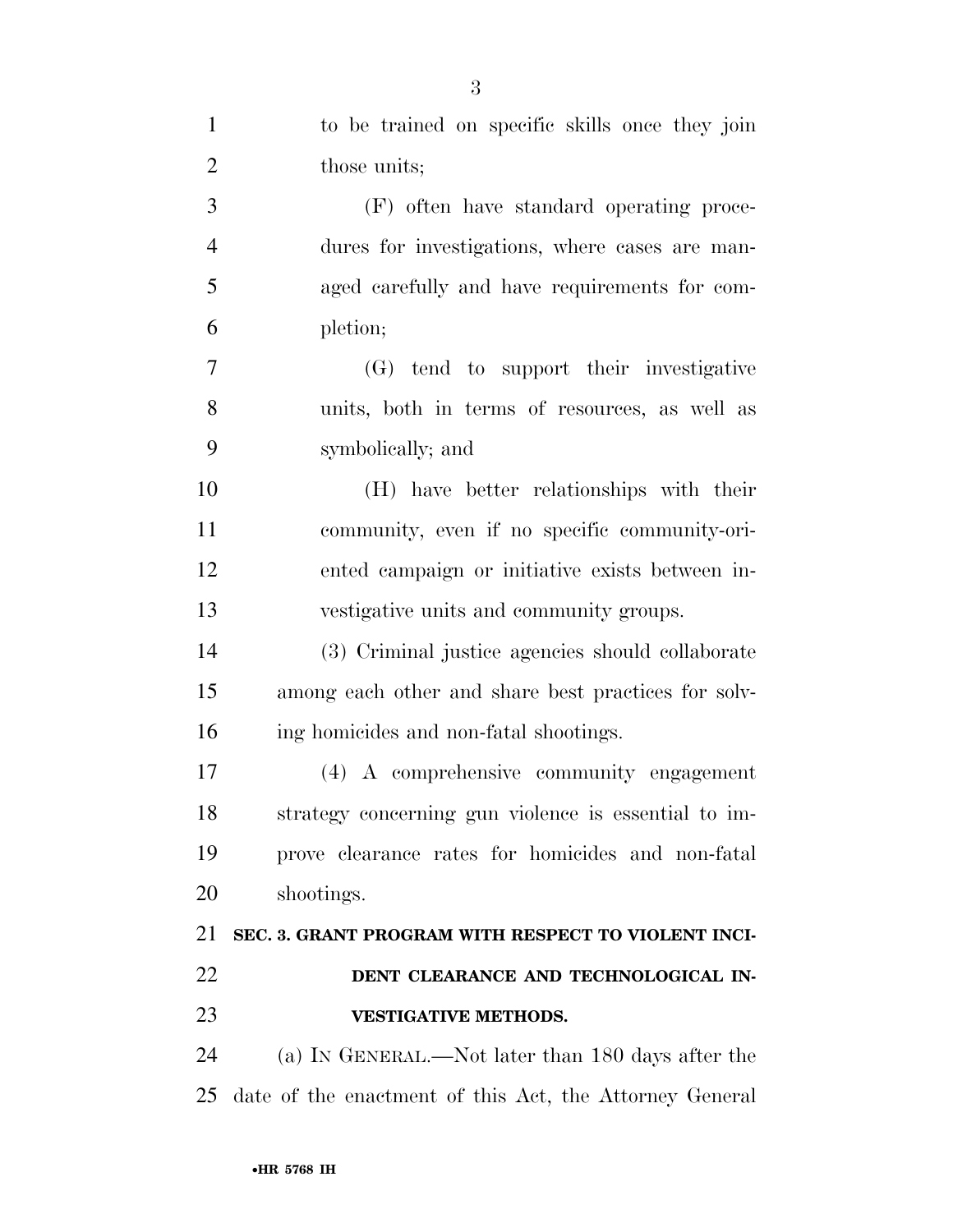shall establish a grant program (in this Act referred to as the ''Program'') within the Office of Justice Programs to establish, implement, and administer violent incident clearance and technological investigative methods.

 (b) GRANT AUTHORITY.—In carrying out the Pro- gram, the Attorney General may award a grant to an eligi-ble recipient that submits an application for the Program.

 (c) ELIGIBLE RECIPIENT.—Grants awarded under the Program shall be awarded to a State, Tribal, or local law enforcement agency or prosecuting office, or a group of agencies or offices, and may be used for an eligible project under subsection (e).

 (d) APPLICATIONS.—A law enforcement agency ap- plying to receive a grant under the Program shall submit to the Attorney General an application at such time, in such manner, and containing or accompanied by such in- formation as the Attorney General may reasonably re-quire.

 (e) ELIGIBLE PROJECTS.—Grant funds awarded under the Program shall be used to improve clearance rates for homicides and non-fatal shootings by—

 (1) ensuring the retention of detectives cur- rently assigned to investigate homicides and non-fatal shootings;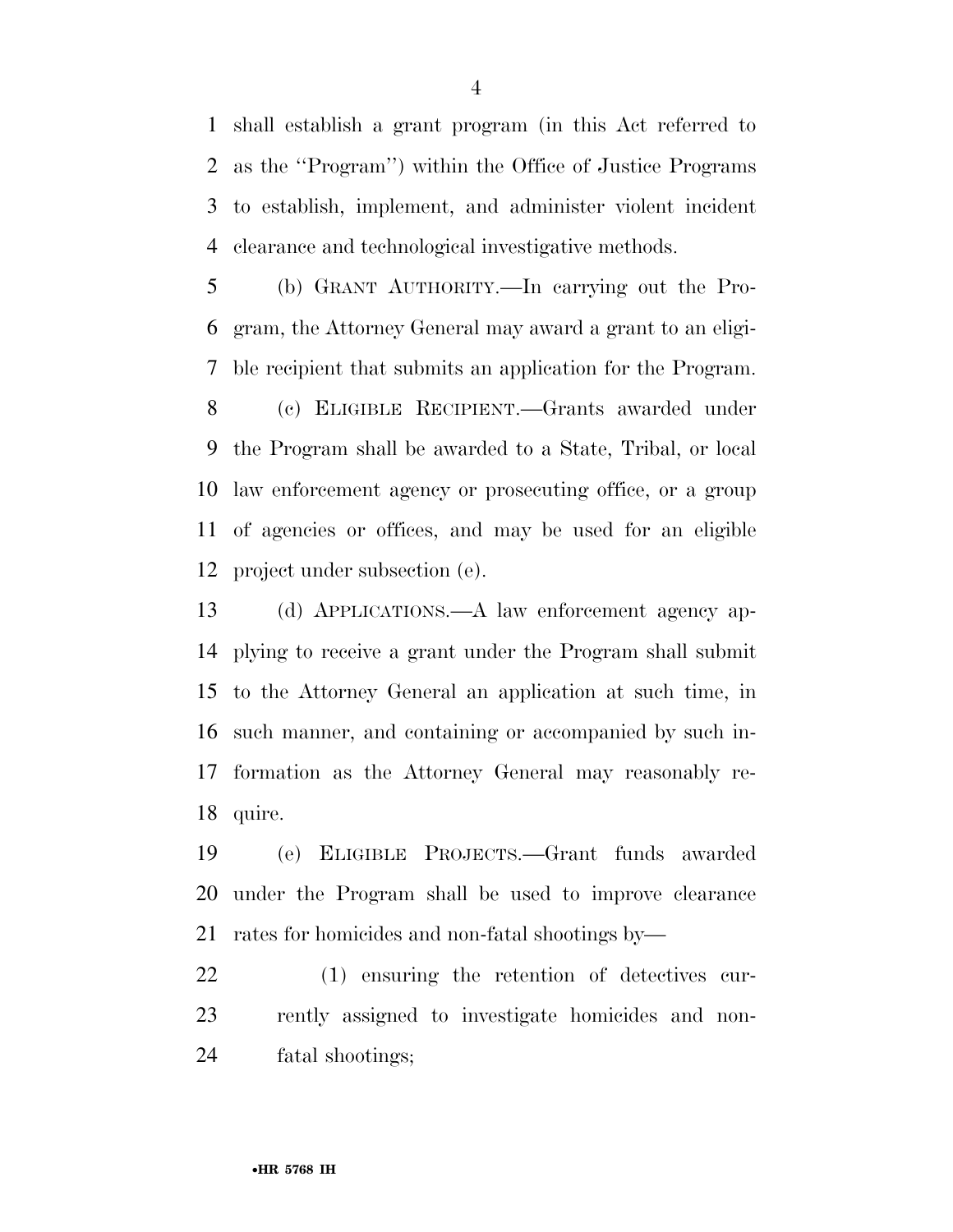| $\mathbf{1}$   | (2) hiring additional detectives to investigate        |
|----------------|--------------------------------------------------------|
| $\overline{2}$ | homicides and non-fatal shootings;                     |
| 3              | (3) training detectives in policies and proce-         |
| $\overline{4}$ | dures determined to improve detectives' ability to ef- |
| 5              | fectively investigate and solve homicides and non-     |
| 6              | fatal shootings;                                       |
| 7              | (4) training police personnel to address the           |
| 8              | needs of victims and family members from homicides     |
| 9              | and non-fatal shootings;                               |
| 10             | (5) hiring additional patrol officers to replace       |
| 11             | officers who have been transferred to detective;       |
| 12             | (6) acquiring, upgrading, or replacing investiga-      |
| 13             | tive or evidence processing technology or equipment;   |
| 14             | (7) hiring additional evidence processing per-         |
| 15             | sonnel;                                                |
| 16             | (8) ensuring personnel responsible for evidence        |
| 17             | processing have sufficient resources and training;     |
| 18             | (9) hiring and training of personnel to analyze        |
| 19             | violent crime, specifically with regards to the use of |
| 20             | intelligence information of criminal networks and the  |
| 21             | potential for retaliation among gangs or groups, and   |
| 22             | the geographic trends among homicides and shoot-       |
| 23             | ings;                                                  |
| 24             | (10) ensuring victim services and personnel are        |
| 25             | sufficiently funded, staffed, and trained;             |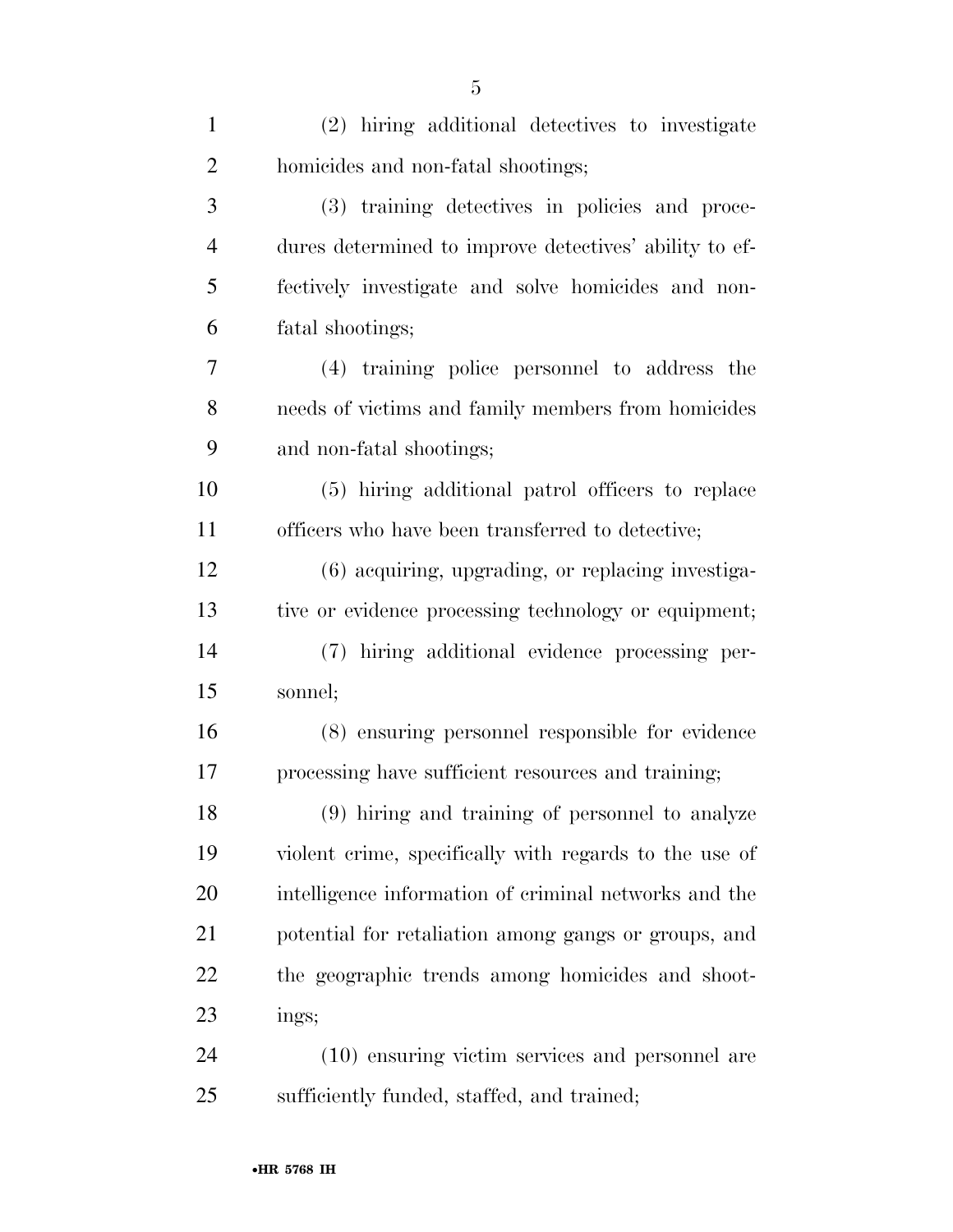| $\mathbf{1}$   | (11) ensuring victims and family members of                |
|----------------|------------------------------------------------------------|
| $\overline{2}$ | homicides and non-fatal shootings have access to re-       |
| 3              | sources, including—                                        |
| $\overline{4}$ | (A) convenient mental health treatment                     |
| 5              | and grief counseling;                                      |
| 6              | (B) funeral and burial expenses;                           |
| 7              | (C) relocation expenses;                                   |
| 8              | (D) emergency shelter;                                     |
| 9              | (E) emergency transportation; and                          |
| 10             | (F) lost wage assistance;                                  |
| 11             | (12) developing competitive and evidence-based             |
| 12             | programs to improve homicide and non-fatal shoot-          |
| 13             | ing clearance rates; or                                    |
| 14             | (13) developing best practices for improving ac-           |
| 15             | cess to and acceptance of victim services, including       |
| 16             | those that promote medical and psychological               |
| 17             | wellness, ongoing counseling, legal advice, and finan-     |
| 18             | cial compensation.                                         |
| 19             | (f) FEDERAL SHARE.—The Federal share of the cost           |
| 20             | of a project assisted with a grant under the Program shall |
| 21             | not exceed 100 percent if the grant is awarded on or be-   |
| 22             | fore the date of December 31, 2032. The Federal share      |
| 23             | of the cost of a project assisted with a grant under the   |
| 24             | Program shall not exceed 50 percent if such grant is       |
| 25             | awarded after December 31, 2032.                           |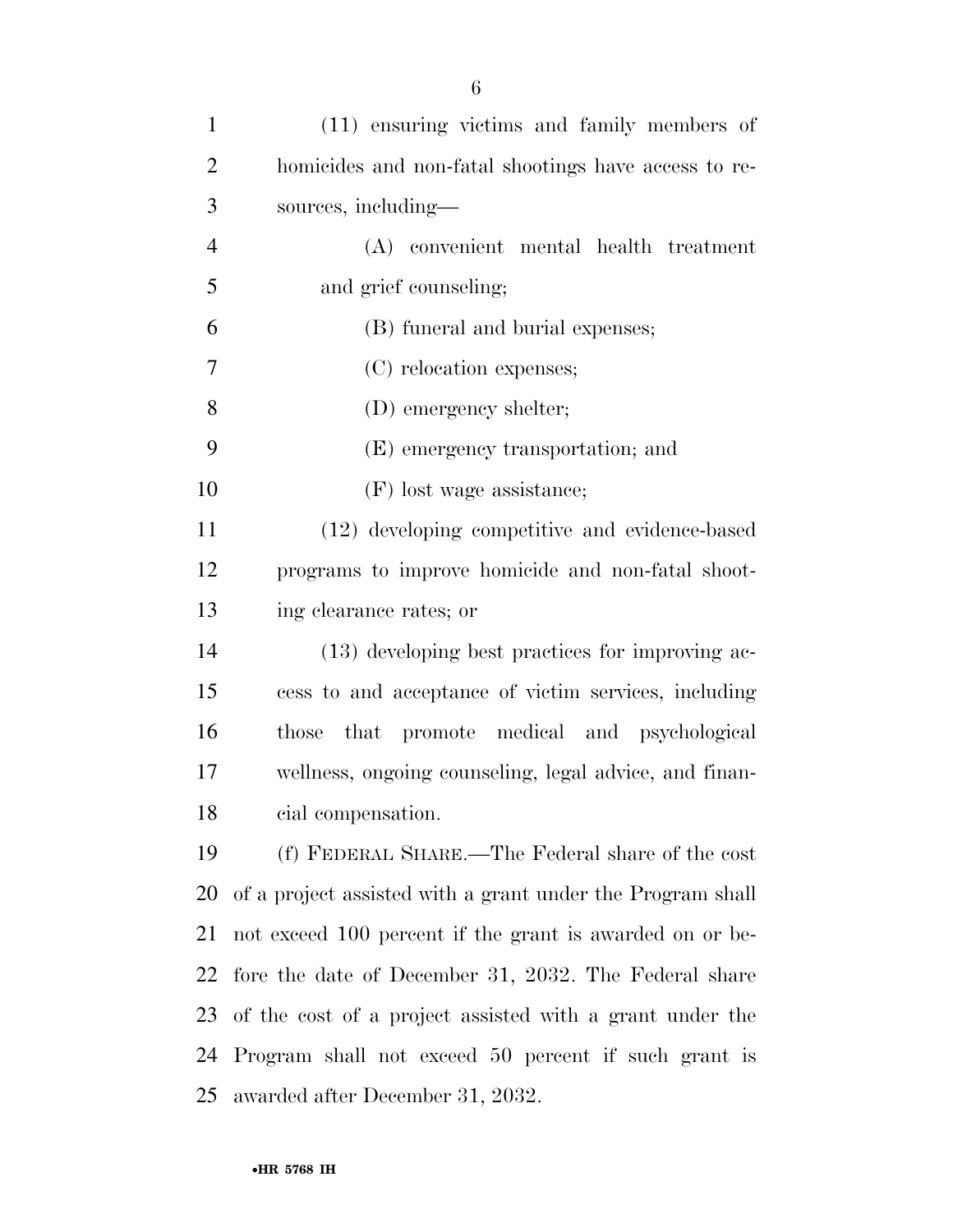| $\mathbf{1}$   | (g) REPORT BY ELIGIBLE RECIPIENT.—Not later                |
|----------------|------------------------------------------------------------|
| $\overline{2}$ | than 365 days after receiving a grant under the Program,   |
| 3              | an eligible recipient shall submit to the Attorney General |
| $\overline{4}$ | a report on the Program, including—                        |
| 5              | (1) the number of homicide and non-fatal                   |
| 6              | shooting detectives hired by the grantee;                  |
| 7              | (2) the number of evidence processing personnel            |
| 8              | hired by the grantee;                                      |
| 9              | (3) any training provided to existing or newly             |
| 10             | hired homicide and non-fatal shooting detectives de-       |
| 11             | signed to assist in the solving of crimes and improve      |
| 12             | clearance rates;                                           |
| 13             | (4) any new evidence processing technology or              |
| 14             | equipment or any upgrades to existing evidence tech-       |
| 15             | nology or equipment;                                       |
| 16             | (5) any training provided to evidence processing           |
| 17             | personnel to improve outcomes and capacity; and            |
| 18             | (6) data regarding clearance rates for homicides           |
| 19             | and non-fatal shootings and crime trends from with-        |
| 20             | in each jurisdiction in which grant funds were pro-        |
| 21             | vided.                                                     |
| 22             | (h) NATIONAL INSTITUTE OF JUSTICE EVALUATION               |
| 23             | AND REPORT TO CONGRESS.—                                   |
| 24             | (1) EVALUATION.—Not later than two years                   |
| 25             | after the date of the enactment of this Act, and           |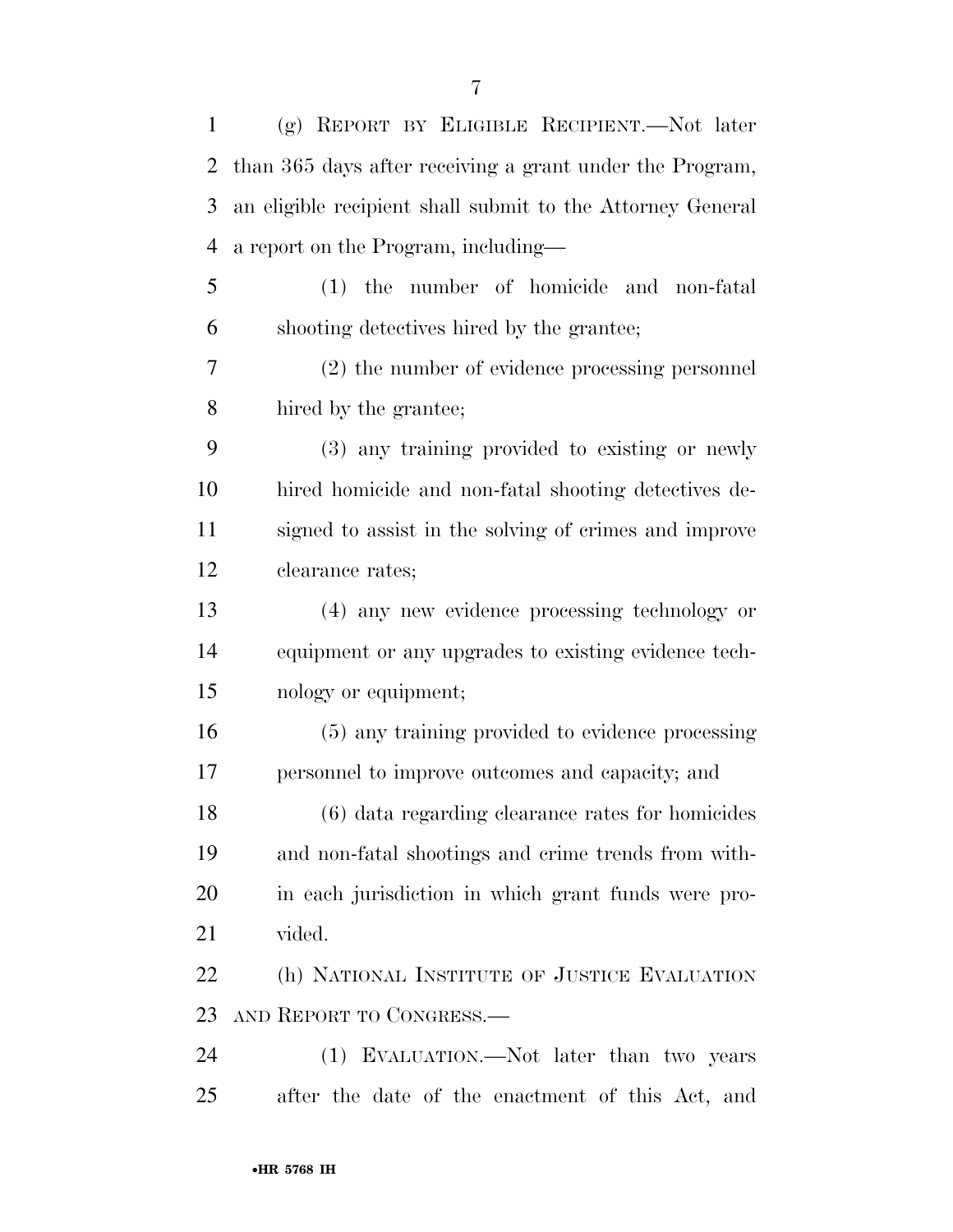| $\mathbf{1}$   | every two years thereafter, the National Institute of   |
|----------------|---------------------------------------------------------|
| $\overline{2}$ | Justice shall conduct an evaluation of the practices    |
| 3              | deployed by grant recipients to identify policies and   |
| $\overline{4}$ | procedures that have successfully improved clearance    |
| 5              | rates for homicides and non-fatal shootings.            |
| 6              | (2) REPORT TO CONGRESS.—Not later than 30               |
| 7              | days after completion of the evaluation under para-     |
| 8              | graph (1), the Attorney General shall submit to Con-    |
| 9              | gress a report including—                               |
| 10             | (A) the results of the evaluation conducted             |
| 11             | by the National Institute of Justice; and               |
| 12             | (B) information reported by each eligible               |
| 13             | entity under subsection (i).                            |
| 14             | (i) AUTHORIZATION OF APPROPRIATIONS.                    |
| 15             | (1) IN GENERAL.—There are authorized to be              |
| 16             | appropriated to carry out this<br>Program               |
| 17             | $$100,000,000$ for each of fiscal years $2023$ through  |
| 18             | 2032.                                                   |
| 19             | (2) PERCENT FOR CERTAIN ELIGIBLE RECIPI-                |
| 20             | ENTS.—10 percent of each appropriation made             |
| 21             | under paragraph (1) shall be awarded to a Tribal        |
| 22             | law enforcement agency or prosecuting office, or a      |
| 23             | group of such agencies or offices.                      |
| 24             | (j) LAW ENFORCEMENT AGENCY DEFINED.—In this             |
| 25             | section, the term "law enforcement agency" means a pub- |